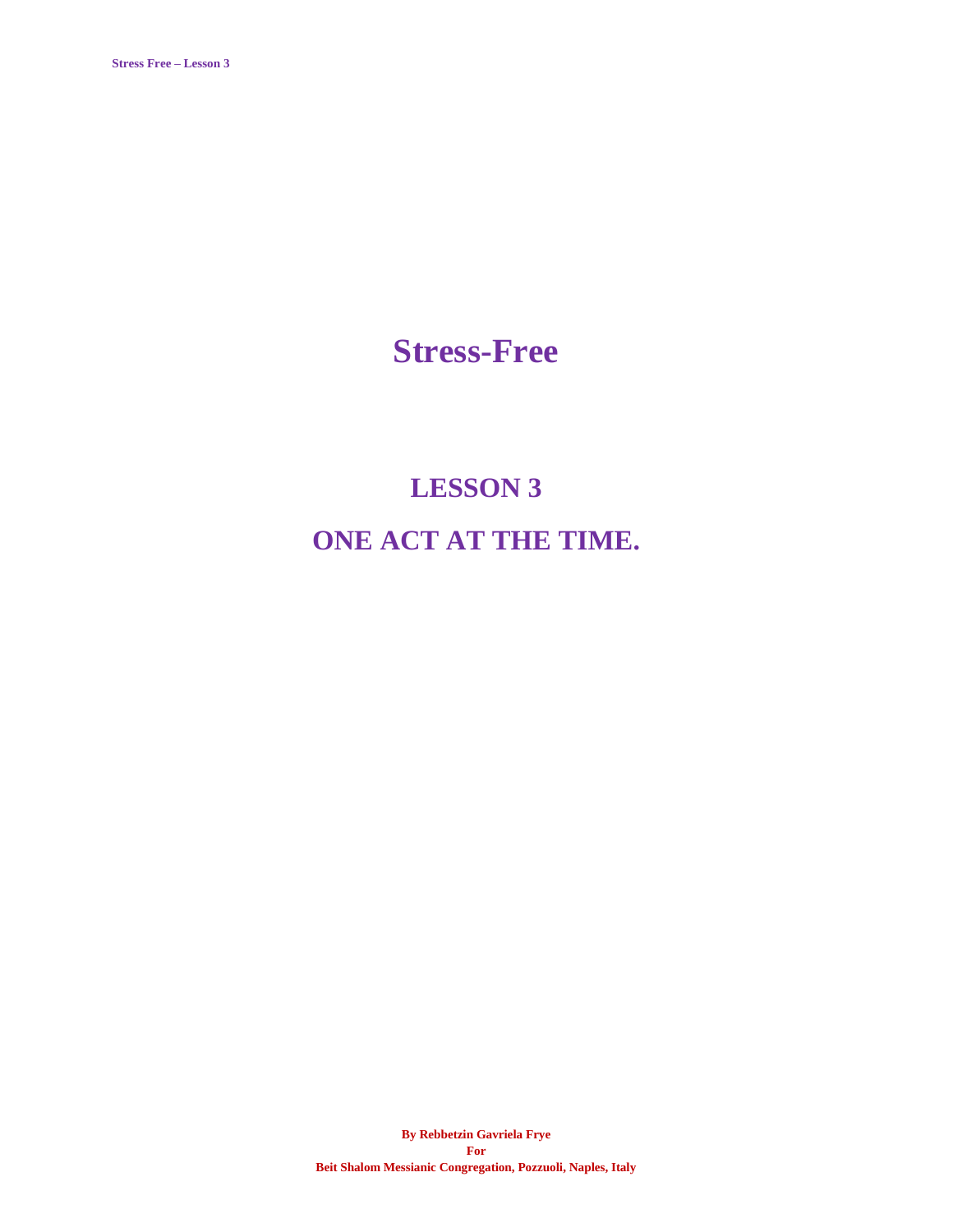## **GLOSSARY**

### **PROFILE**

**A short biographical account of the author noted in the body of the text**

**Exordium**

**A brief characterization of the known book**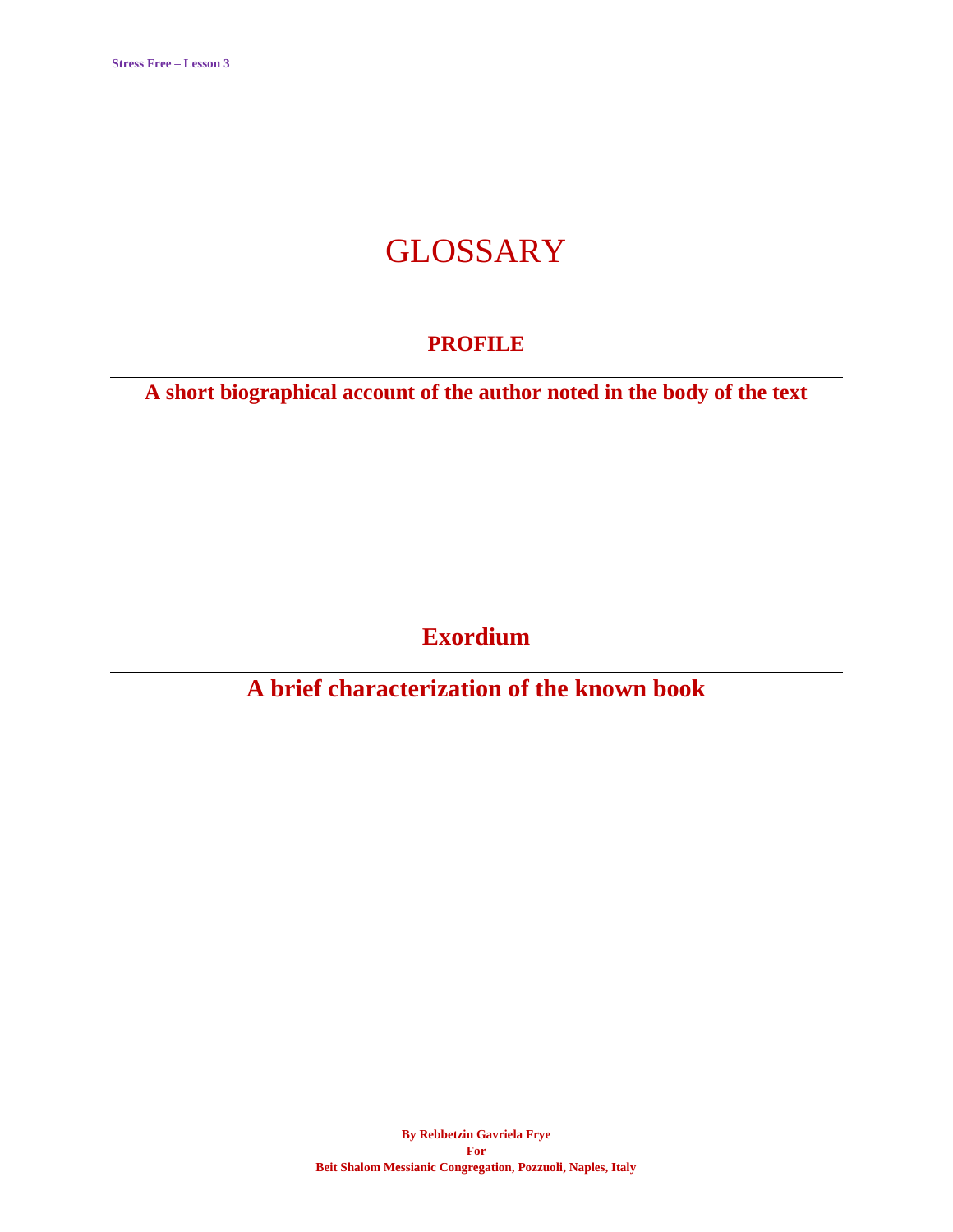#### **TEXT 1**

#### **Story**

In 1970, group of Israeli Chassidim traveled to the Lubavitcher in Brooklyn, N.Y. The highlight of their trip was to hear the Rebbe's public talk on Chassidic philosophy.

The time passed by quickly, and in a few short hours, they planned to catch a cab to the airport. Yet in the midst of their final preparations, they suddenly found themselves in a quandary. The Rebbe announced that he would now present an impromptu public discourse, which was a very special event.

Initially they, the guests, were overjoyed to have another opportunity to hear a talk by the Rebbe. However, upon considering the time, they faced a dilemma. Their flight was due to depart at 7 p.m. It was already late afternoon, and such a discourse could last several hours. They decided to go to the discourse, and if necessary, would quietly leave in the middle.

Throughout the discourse, the visitors stood in the crowd beset with anxiety. As the hours passed, they became increasingly uneasy. Finally, the time arrived when they had to leave. As the guests glanced at their watches, the Rebbe began to speak about the notion of being so completely focused on the moment at hand that one should be completely at ease. To make the point, the Rebbe described an incident when he served as the personal assistant to his father in-law, the Previous Lubavitcher Rebbe.

When the communism attempted to uproot Jewish faith in Russia, the Previous Rebbe's "counter-revolutionary" activities were no secret to the police, who were waiting for a pretense on which to arrest him. "As I entered the Previous Rebbe's room shortly before his departure to Moscow," related the Rebbe, "I was astonished. There sat the Rebbe completely at ease. His calm features bespoke inner peace and serenity without a sign of worry."

Upon noticing his assistant's astonishment, the Previous Rebbe explained that "when a person is involved in something, they should not think or concern themselves with anything that came earlier or with anything that they must do later. In fact, they should see such things as if they don't exist. Because this is the attitude a person must have," said the Previous Rebbe. "A person will find that when they are involved in something, even for a moment, they will not be bothered by any extraneous thoughts that confuse and distract one from what they are presently doing."

Turning to the crowd that had gathered to hear the discourse, the Rebbe interjected: "There are those here who feel that they must quickly run and catch a plane. They are nervous, and they sit here looking at the clock. The only reason people feel like this is because they lack the correct understanding of G-d as he is propelling the world to be. For all that presently exists is the fact that we are here, right now, learning. And if some point in the future one will need their seat on a plane, then Hashem will create that scenario and cause it to 'be.' "

"However, until then, everyone would remain calm without any worries. For right now, at this very moment, the only thing in effect is but our current state of being, and from the perspective of our current state of being, there is no such thing as a plane. Nor is there such things as an airport called Kennedy. For these are things that, as of this very moment, have yet to exist."

"However," concluded the Rebbe with a smile, "since our guests do not seem to be holding on such a level, I will try to shorten the gathering as much as possible so they do not have to suffer … "

Indeed, by the time the Rebbe's talk had ended, it was already 6:30, a mere half-hour before the plane's scheduled departure. The prospects of making the flight were bleak. The guests hurriedly fetched their belongings and rushed to the airport. To the surprise of all, they didn't miss their flight. For the flight was delayed, as if waiting for their contingency to arrive.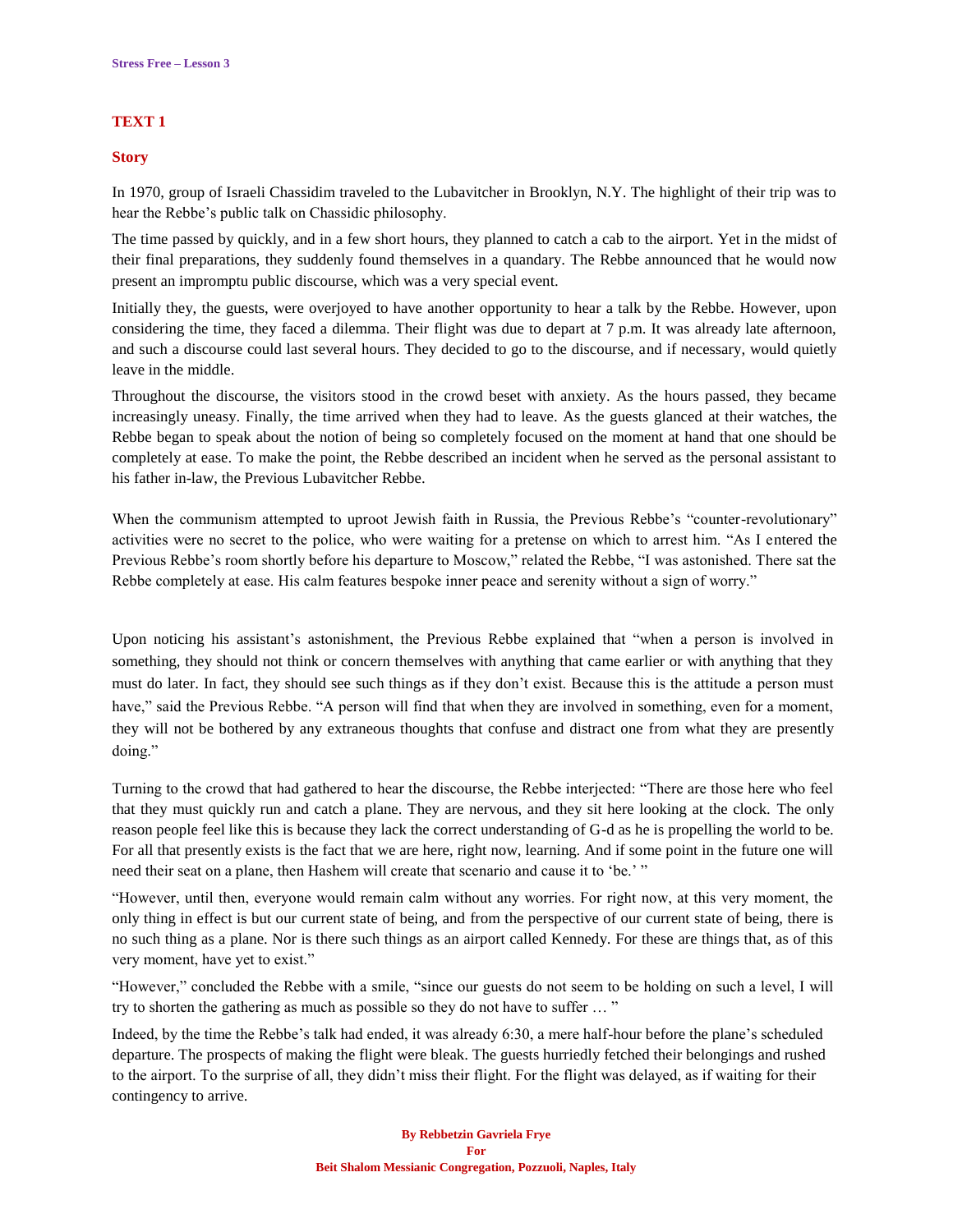It dawned on them why the Rebbe was so insistent that their anxiety was so unnecessary. For it was as if—just as they left the Rebbe's discourse in order to catch their plane—the blessing for such a trip first come to "be."

From "Once Upon a Chassid," Festivals, Volume 2, Pages 95-89to an emotional experience. In this course, the mental image created by the texts we analyze will be used to enable us to live more mindfully, to truly experience living in the moment.

#### **NOTES:**

#### **TEXT 2**

In this text, we can see the three-step process of living in the moment:

- 1. Focus on your deepest and truest self as you are unto yourself, with nothing else around.
- 2. Reawaken that feeling at any point in the day.
- 3. At that point, you will feel that nothing besides the moment at hand exists.

" I once walked into to the previous Rebbe when he was in Leningrad (then, it was still called Leningrad, not Petersburg). It was during the times when there were chasings and decrees, etc., and that evening he was supposed to travel from Leningrad to Moscow …

I saw that my father-in-law was sitting completely calm, as if it was in the middle of a day that didn't involve these [dangerous] matters, and he was absorbed in whatever he was doing ...

The explanation is that at a time when he is busy with something that requires his full attention, even though in a short while he needed to go on a trip that had life-threatening consequences— not only for himself as an individual, but rather for him being a leader of the entire Jewish nation at that time—and [could jeopardize] everything he had been working on. Nevertheless this [trip] has yet to become a reality.

Therefore, a person can effect that [for instance], in a situation in which one may need to leave to catch a plane [to Israel] in another hour, they can [nevertheless], effect that in the meantime. It is as if the El Al plane is not in existence because it has yet to be created (as it states in [Tanya] Sha'ar haYichud V'Emuna). And when the time comes that one will [actually] need to be sitting and flying to the Holy Land, then G-d Almighty will recreate [the plane] from absolute nothingness! This is something that is clearly stated in [Tanya] Sha'ar haYichud V'Emuna, and everyone believes in this without any doubts. Nevertheless, a person can affect this in themselves that now the El Al [plane] doesn't [exist]. And the Kennedy Airport doesn't [exist]. And the plane tickets don't [exist]. For all that there [exists] is that we find ourselves [here] together in the four cubits of the Previous Lubavitcher Rebbe['s shul]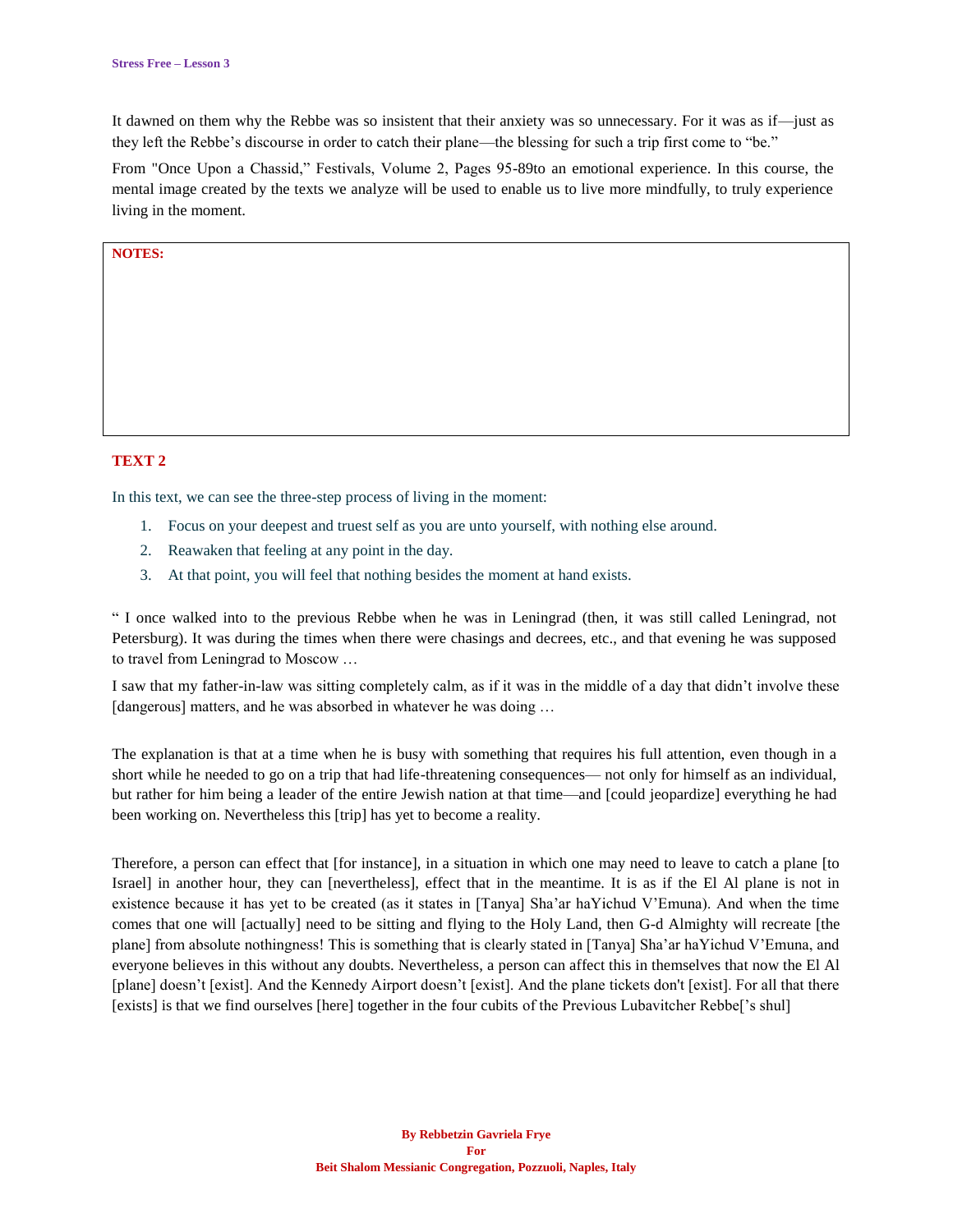#### **Sichos Kodesh 5730, Part 1**

לעב םוצ ועגנאגעגניירא לאמא ויב דיא ועוועג זיא רע ר"ומדא ח״ומ ק״כ אלוליהה ויוש סאד טאה טלאמעד( דארגנינעל ויא ס ווא 'וכו תוריזג' יד טימ' תופידר יד ועוועג וופ וראפ 'איז געווען אין "די זמנים וואס סיאיז געהייסן לענינגראד ניט פעטערבורג( **טפדאדעג רע טאה ברע ותואב ...עווקסאמ ןיא דארגנינעל**

> **טציז רעווש רעד זא ןעזעג ךיא באה ןיא זיא סאד יוו טקנופ ,הרומג החונמב ענייק תוכייש טינ זיא׳ס סאוו גאט ןטימ** א **ענינים,**

> > **יא ןואעכלעוו ןיא ןינעב טראד קסוע ךיז ז טאה רע זיך דעמאלט עוסק געווען....**

טייצ יד זא ,רואיב רעד ןעוועג זיא סאד זיא ןוא טעניבאק ויא ךיז אב טציז רע סאוו ןבאה ףראד סאוו ןינע פעד ויא קסוע ךיז רע טעוו א זא וליפא ודנובראפ זיא כ״פעא ווא בל וויע ווא בל תמיש שטאכ הטלחה רעד ףיוא דיז ףיוא ולעטש רע ףראד עלייוו עצרוק א וי סאוו העיסנ א זיא וראפ ראפ ראנ טינ .לעופב תושפנ תנכס טימ סלא ביא ראפ ראנ יטרפ שיא א סלא ביא לכבו .אוהה רודה לכב **לארשי גיהנמ א טריפעגנא טאה רע עכלעוו טימ ויתולועפ תואיצמב אטינ טלאמעד סאד זיא כייפעא .ולצא**

לאי רעד יוו וליאכ...זעילפקעווא טעוו רע –א ייב זילעופ ייז .ופראד סורא לטרעפ א טימ העש א זיא ׳ילעזיא זא זסייוו ייז סאוו .ודי\_ תואיצמב אטינ עלייוורעד ךאנ דוחיה רעש ויא טייטש סע יוו( ורעוו ארבנ ךיז טעוו ועמ סאוו עגר רעד ויא )הנומאהו ,שדוקה ץרא ויא **א טעוו טלאמעד טא טייטש !טלחומה ספאו ןיאמ ןייז שדחמןעילפ ןוא ןצעז ןפראד רעטשרעביוא רעד םי**

**עלא ןוא ,הנומאהו דוחיה רעש ןיא סאד ,תוקיפס ןייק ןא תוטשפב ףורעד ןיא ןביילג רעטציא זא ךיז אב ן׳לויפ ,כ׳׳פעא רעבא ידענעק׳׳ רעד ןוא ,אטינ ׳׳לע–לא׳׳ רעד זיא ׳׳סטעקיט׳׳ יד ןוא ,אטינ זיא ׳׳דלעפ–טפול סאד טא טינרעמ אד זיא׳ס – אטינ ןענייז תומא ׳ד ןיא ןעמאזוצ ךיז טניפעג׳מ סאוו אלוליהה לעב םעד ןופ**

**א קלח ל"שת שדוק תוחיש**

**NOTES:**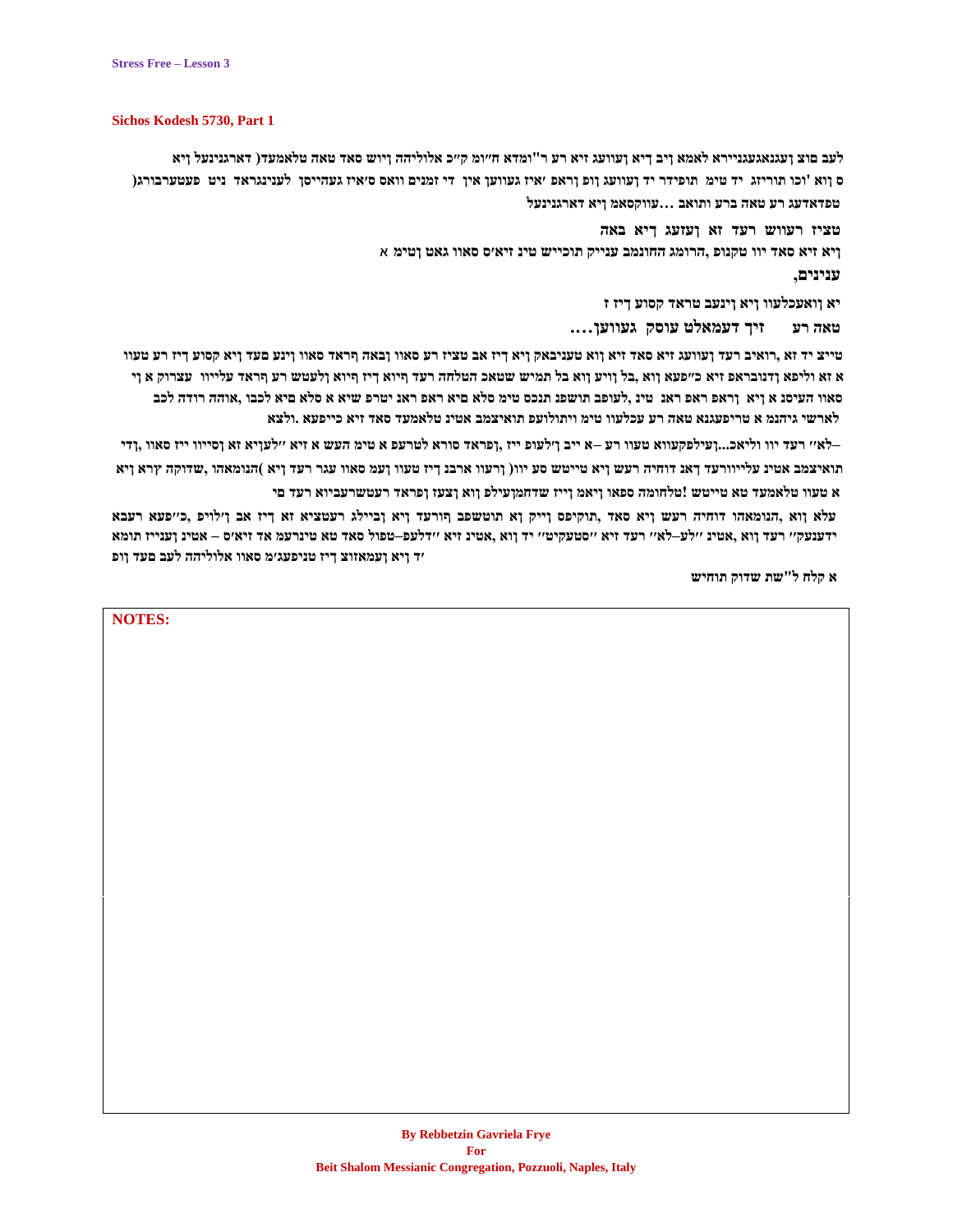#### **Sefer Hasichos**

From 1986-1992 (5747-5752), the Lubavitcher Rebbe developed and summarized his message in an unprecedented stream of public addresses, which he painstakingly annotated and prepared for publication. Sefer Hasichos is a compilation of these addresses in book form, with summaries and indexes.

#### **TEXT 3**

It is a known saying from the Fifth Lubavitcher Rebbe, "A 'pnimi' [an inwardly motivated person], everything that he does, he completely places himself there." The meaning is as follows, in a Jew's service [of G-d], everything should be done to perfection. Even something that is only a preface to another thing—at the time that a person finds themselves still in that situation, they should place themselves completely there. "This is a general principle [of life], wherever a person is, there a person should truly be, where one is, one should be there, etc., and all the while that I am doing this [there], [there] is where I should be.: And then afterwards, when a person comes to the second thing (for which the first thing was a preface), he will do that thing to perfection ...

Everyone should increase in their service [of G-d] to "Make here Israel," each and every person—men, women and children—in [whatever] their place and situation is, and do this to the ultimate perfection in all thought, speech and action—and through this a person will become accustomed to the state of perfection of Redemption [Geulah] ...

Everyone should become accustomed to the Redemption [Geulah] and put themselves into a situation and feeling of Redemption [Geulah], by making their personal day a "personal day of Redemption [Geulah Pratis]" and make their personal place "The Land of Israel," by doing one's service [of G-d] to the ultimate perfection at this moment and in this place.

#### **Sefer Hasichos 5751, Pages 700-707**

וא א ישרוהמ<br/>( :<br>דצנאגניא פעד ויא רע טגיל ,טוט רע בייכר פעד ויפר פונד ויא רע טגיל )<br/>גויא עיינ וישרוהמ

**ןופ הדובע רעד ןיא זא ,זיא הנכות סאוו** א

ראז א ךאנ וצ המדקה א זיא סאוו ,בצמ םעד – איז אפילו ווען עס רעדט זיך וועגן אן ענין אידן דארף ער יעדער זאך טאן בשלימות. **םעד ןיא ןעמ ףראד לאז זיא׳מ ואוו זא ,לודג רקיע א סאד זיא ףראד זיא׳מ ואוו׳׳ ןיא ךאנ ךיז טניפעג׳מ תעשב ללכב׳׳ .ןצנאגניא ןגיל ׳׳תמא א טימ ןייז ןעמ סאד אוט ךיא ןמז לכ ,׳וכ ןייז ןטראד ןעמ ןעמ טעוו ךאנרעד ןוא ,׳׳ןייז אד ךיא ףראד ןכלעוו וצ) ןינע ןטייווצ , םעד וצ ןעמוק ךאז ענעי ןּאט ןוא ,(המדקה א זיא סאד**

**ילשבמות...**

ןייז ויא ובעגוצ רעמכאנ רערעדעי ףראד לכ ,''לארשי ץרא אד דאמ'' ווס הדובע ומוקמב ,ףטו םישנ םישנא ,תחאו דחא תילכתב סאד **ןאט ןוא ,אוה ובצמו**

**ולש השעמו רוביד הבשחמב תומילשה רעד וצ ןעניואוועגנייא ךיז םעד ךרוד ןוא –**

**שלימות פון מצב הגאולה...**

**ךיז דיא רעדעי ףראדוצ ןעניואוועגנייא**

יטרפ –ויא ולעטשניירא דיז ווא הלואג רעד וייז וכאמ דרוד ,הלואג לש שגרו בצמ )תיטרפ( הלואג״ א גאט וקיד׳תויטרפ ץרא״ -א םוקמ זייז וכאמ ווא ׳׳גאט יד טוט רע סווו םעד דרוד ׳׳׳לארשי תילכתב הז םוקמבו הז עגרב ולש הדובע **תומילשה**

וחישה רפסת תשנ''א ע' 707-700